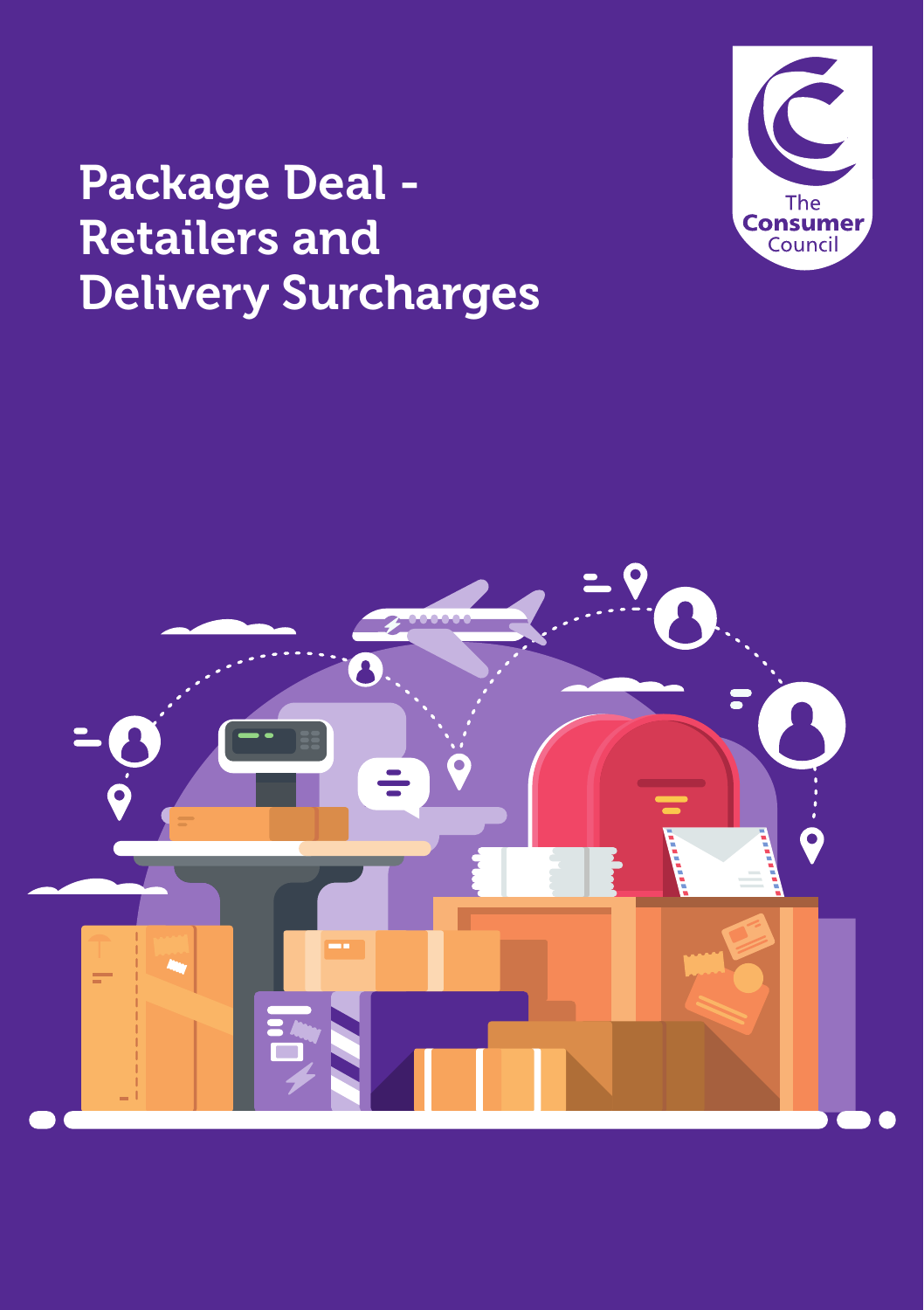# **Contents**

|                                               | Page |
|-----------------------------------------------|------|
| <b>Executive Summary</b>                      | 01   |
| <b>Background</b>                             | 03   |
| <b>Objectives</b>                             | 06   |
| Methodology                                   | 07   |
| <b>Findings</b>                               | 08   |
| The prevalence of online delivery surcharging | 08   |
| Drivers for online delivery surcharges        | 10   |
| Why retailers do not surcharge                | 17   |
| Conclusions                                   | 21   |
| Recommendations                               | 22   |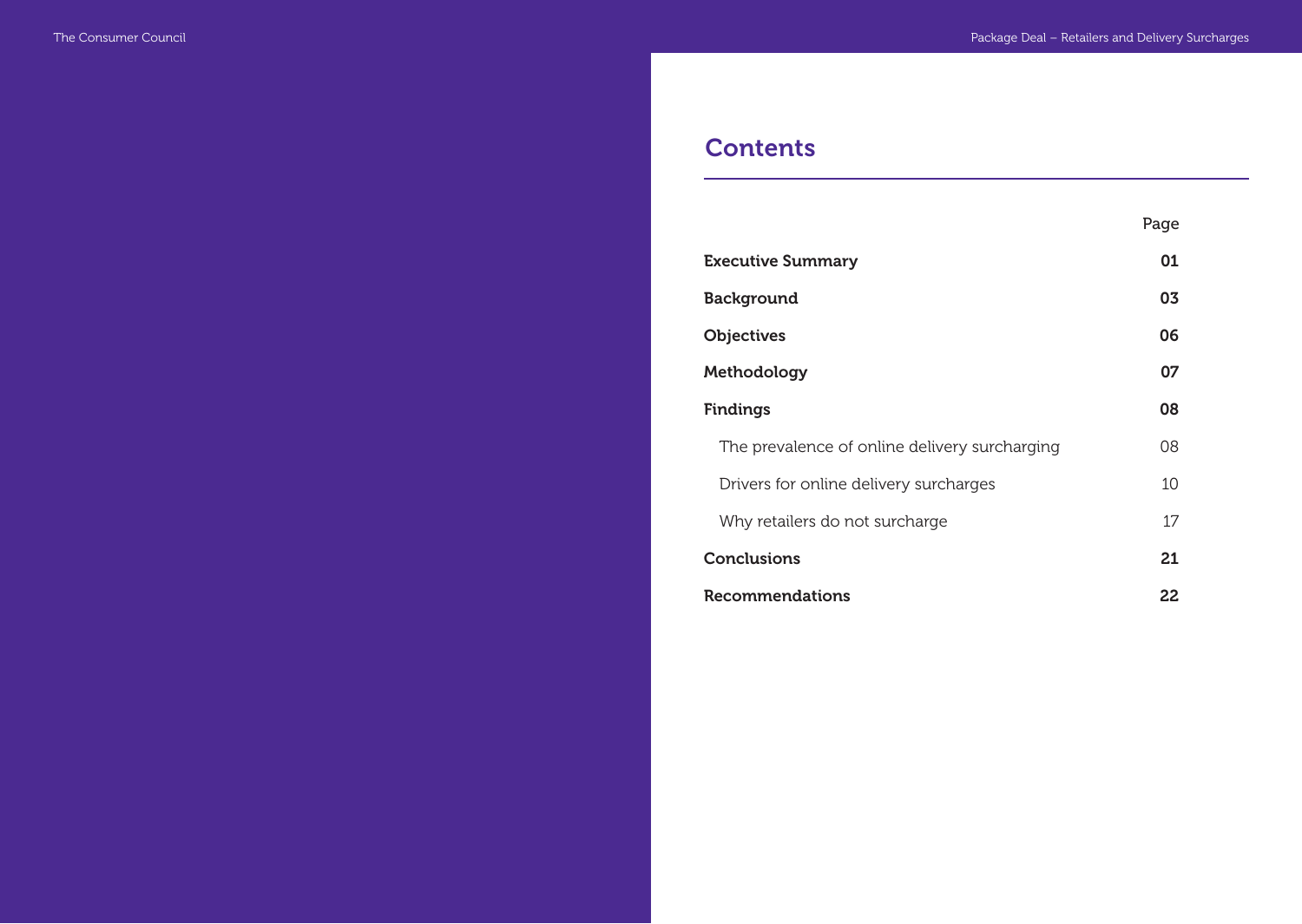# 1. Executive Summary

#### 1.1

The level and fairness of parcel surcharging remains a longstanding and frustrating issue for consumers in Northern Ireland, the Highlands and Islands of Scotland and other remote areas in the United Kingdom (UK). Four in 10 UK online retailers apply an additional delivery surcharge for consumers living in Northern Ireland<sup>1</sup>. This can cost on average an additional £6.72<sup>2</sup>. With the predicted growth in online shopping3 this additional cost can potentially exclude or cause significant cost to consumers.

## 1.2

This study explored the factors behind why some retailers apply delivery surcharges and how some avoid surcharging consumers in peripheral areas of the UK. It showed there are many variables and drivers which can cause

genuine additional delivery costs for consumers in outlying areas of the UK. These can be summarised into the following categories:

- Type of retailer;
- Size of retailer;
- Lack of control over delivery costs;
- Size and weight of item;
- Parcel operators used; and
- Handling charges.

## 1.3

Yet despite, and sometimes because of, these factors, some retailers have greater control over whether to apply an online delivery surcharge. Either they have enough bargaining power (i.e. high parcel volumes) to negotiate a UK-wide flat rate with their parcel operator(s) or they can afford to opt for a

marketing approach to absorb any surcharges. However, in contrast, it can be more difficult for small and medium retailers, who do not have the same high parcel volumes to negotiate favourable flat UKwide rates with parcel operators.

# 1.4

Equipped with the understanding of why retailers surcharge, we have proposed recommendations which require the cooperation of industry, public and private sectors across the UK. As the issue extends outside Northern Ireland, The Consumer Council will be working with our colleagues in the Consumer Protection Partnership (CPP) to take forward an industry initiative to explore solutions to improve the level and fairness of online delivery surcharges.

## 1.5

Finally, The Consumer Council commits to working with the Northern Ireland Executive to explore if any local solutions can be adopted to reduce logistic costs for parcel operators and help grow the e-commerce sector in Northern Ireland.

<sup>1</sup> Triangle Management Services: Online parcel delivery costs to Northern Ireland (March 2018)

<sup>2</sup> Ibid

<sup>3</sup> By 2040, it is thought 95% of purchases will be facilitated by eCommerce (https://www.nasdaq.com/article/uk-online-shopping-and-e-commerce-statistics-for-2017-cm761063)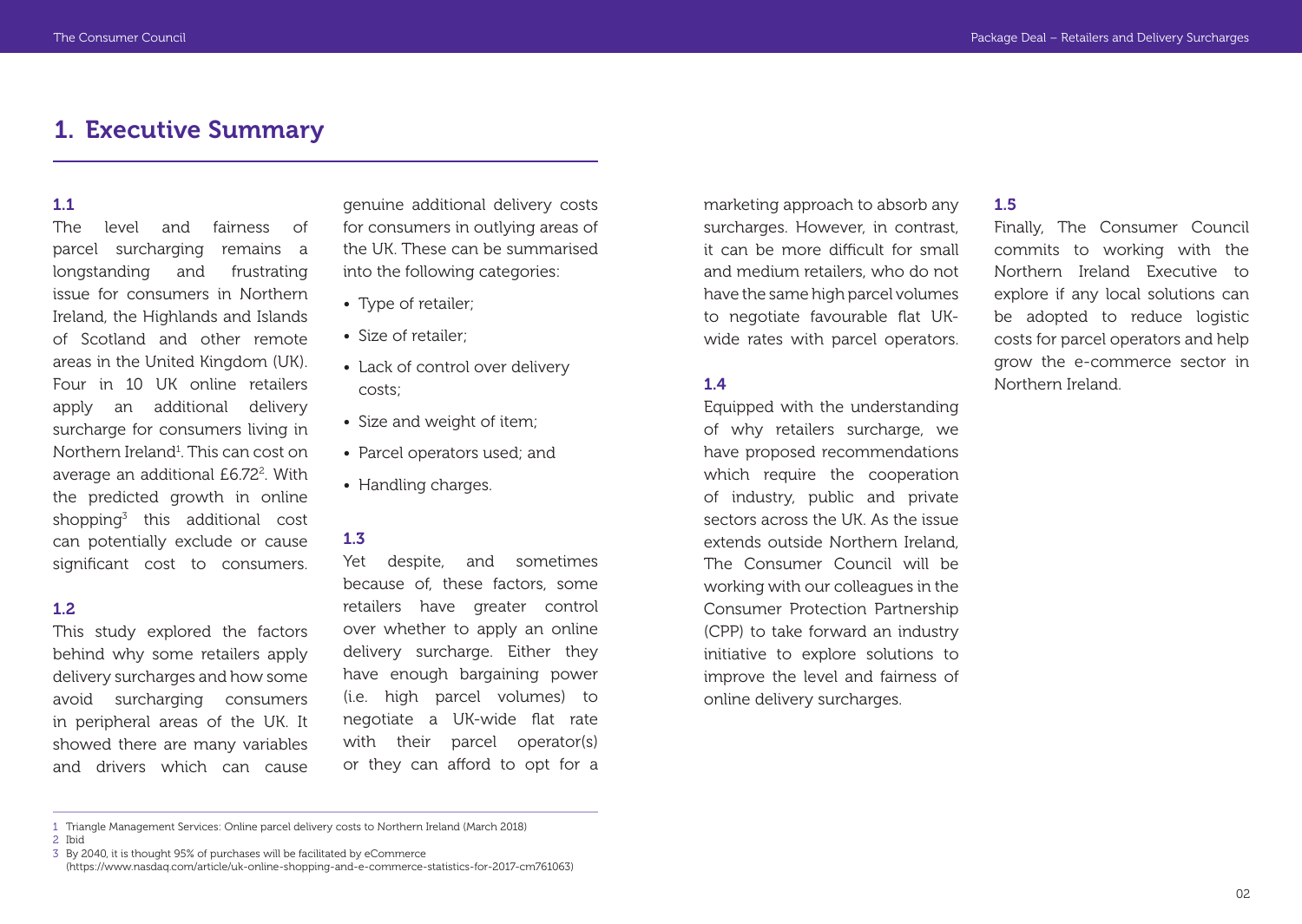# 2. Background

#### 2.1

The Consumer Council is a nondepartmental public body (NDPB) established through the General Consumer Council Order 1984. Our principal statutory duty is to promote and safeguard the interests of consumers in Northern Ireland. The Consumer Council has specific statutory duties in relation to energy, postal services, transport, and water and sewerage.

# 2.2

Consumers in Northern Ireland, like their UK counterparts are increasing their participation in the digital world and appreciate the choice of shopping online<sup>4</sup>. However, the issue of online parcel surcharging may be creating a barrier to this method of shopping and therefore reducing the choice offered to consumers. Just over one third of consumers in Northern Ireland shop online weekly compared to almost half of all UK<sup>5</sup>.

# 2.3

For many consumers the online shopping experience doesn't end at the virtual checkout. Today's consumers are judging their experience with retailers' right from purchase to delivery and even returns. Therefore the delivery is a fundamental element of e-commerce.

#### 2.4

The issue of parcel surcharging has long been a problem for many online shoppers in the UK, not least Northern Ireland. Consumers in Northern Ireland face an inconsistent and more costly approach to parcel delivery prices, when ordering online. Research undertaken by The Consumer Council in 2015<sup>6</sup>, showed that a third of online retailers apply delivery exclusions to addresses in Northern Ireland. Exclusions can include higher

costs, longer delivery times, and no delivery available. This was ten times higher than any other nation in the UK (Scotland 3%, Wales 3% and England 1%).

## 2.5

The challenge of identifying the reasons for surcharging and which party applies the surcharging is still in many cases commercially sensitive, unclear and complex. Much of the complexity is due to the tripartite relationship between the consumer, retailer and parcel operator. These relationships are outlined on the right:

# Tripartite relationship of online shopping

#### **Consumers**

Purchase products and conclude a contract with an online retailer.

#### Online retailers

Responsible for setting the delivery policy (including price and coverage), agrees the contract with the consumer and separately agrees a contract for delivery with a parcel operator.

# Parcel Operators

Agrees and fulfils the delivery contract with an online retailer. The parcel operator usually does not have a contractual relationship with the consumer. Additionally, parcel operators may agree a further contract with third party delivery networks to undertake all or part of the delivery.

<sup>4</sup> Ofcom: Communications Market Report UK (August 2017)

<sup>5</sup> Ibid

<sup>6</sup> http://www.consumercouncil.org.uk/sites/default/files/201807/Online%20Parcel%20Premium%20Report.pdf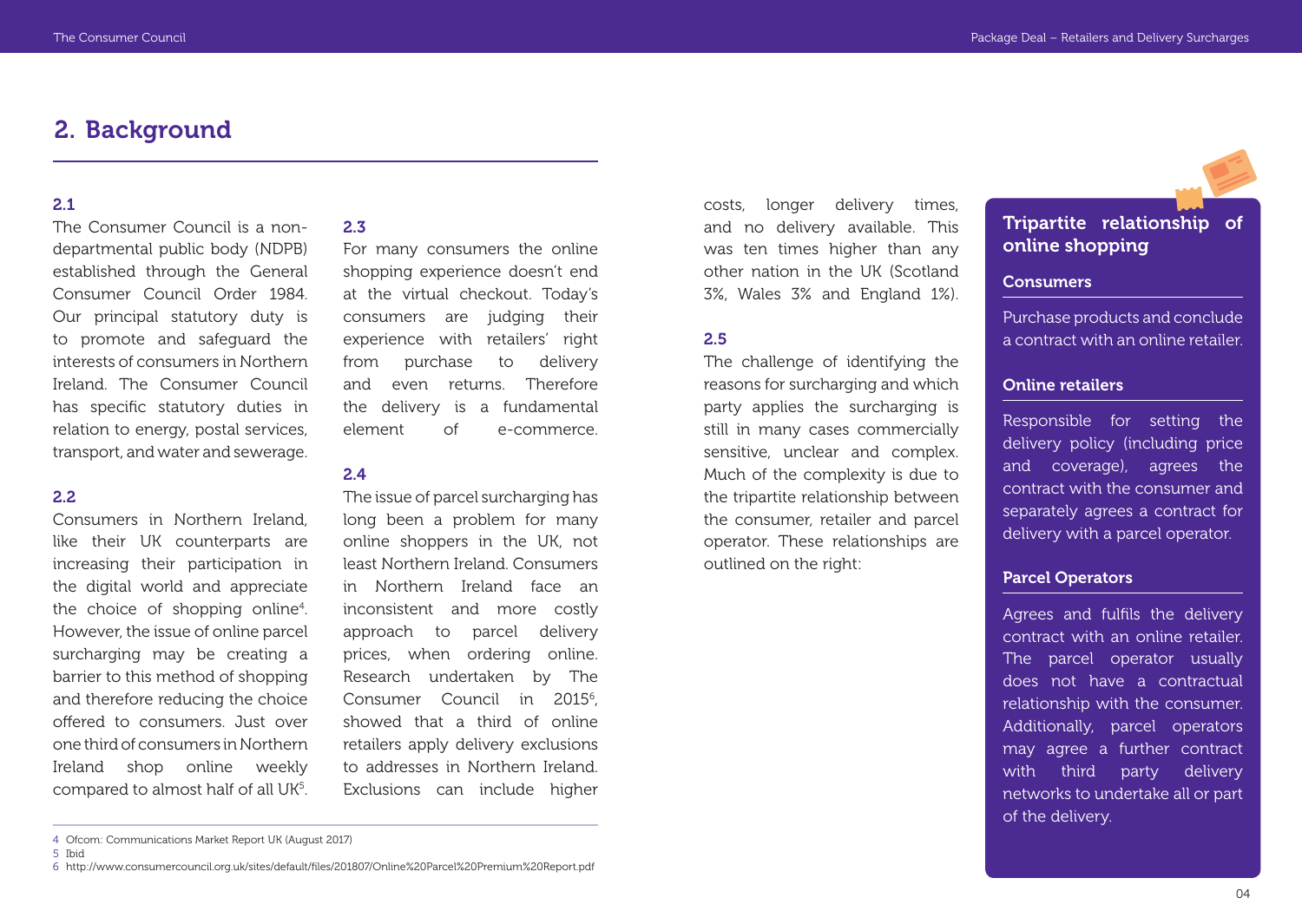# 3. Objectives

#### 2.6

A recent report by Citizens Advice Scotland<sup>7</sup> gathered information on how much more consumers have to pay when they are outside 'UK standard' delivery areas. It demonstrated that some of the highest average delivery prices were associated with addresses in Northern Scotland and Northern Ireland. It also showed that Northern Ireland consumers were asked to pay 41% more than the UK average for a parcel to be sent to them. The research also sought to ask why consumers in certain areas are charged more for delivery, by interviewing parcel companies, both smaller regional operators and the large national companies.

## 2.7

Therefore, as evidence exists on the impact of surcharges for both consumers and operators, understanding the influence of retailers on the online shopping tripartite relationship is important. We felt that to explore the reasons for surcharging with retailers, we could complete the picture and identify solutions, which could be adopted by industry.

#### 3.1

The general objective of the study was to develop our understanding of UK retailers' attitudes towards online parcel surcharging. In particular we wished to:

• Understand to what extent delivery costs to Northern Ireland and peripheral areas of the UK are absorbed by retailers so that they can offer a uniform price of delivery, or if they are passed on to the consumer.

• Understand to what extent product category/ size drives additional delivery costs to peripheral areas.

• Investigate the reasons why some retailers choose to apply no delivery surcharge. • Explore the correlation between delivery operators used and the prevalence of surcharging.

• Comprehend retailer's views on using Royal Mail's Universal Service Obligation (USO) products to avoid surcharging.

• Seek retailer led solutions to reduce delivery costs and the use of regional surcharging.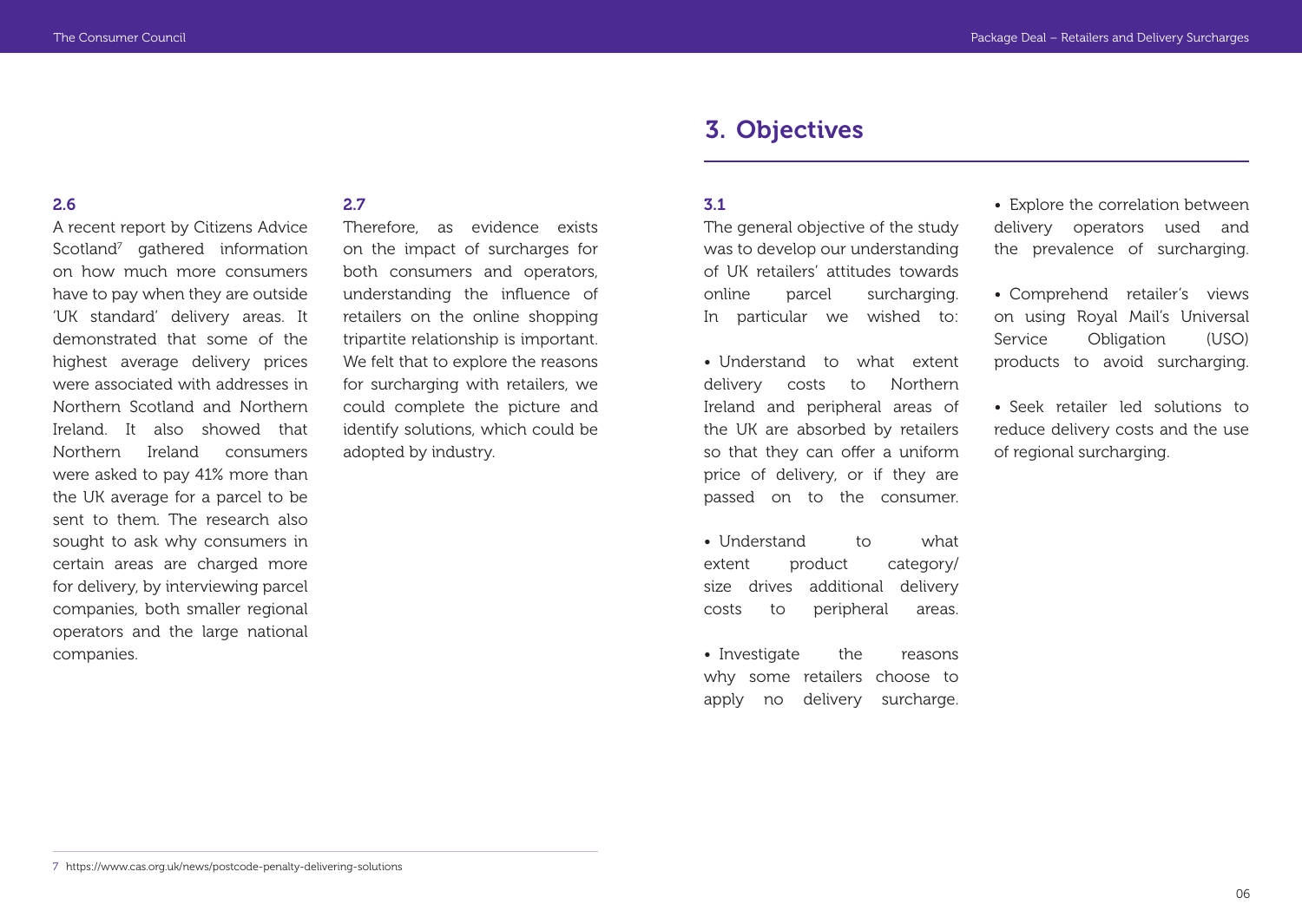# 4. Methodology 5. Findings

#### 4.1

The Consumer Council commissioned Triangle Management Services Ltd to undertake a mixed methodological approach to this study. The research took place from January to March 2018.

## 4.2

This involved:

• Desk based research with 270 retailers, which represented a broad cross-section of UK retailers.

• 35 retailer interviews and 24 indepth semi-structured telephone interviews and 11 online surveys.

#### 4.3

The 24 quantitative telephone interviews covered 13 different product categories and the retailers involved were characterised as either pureplay, mainly pureplay or multi-channel. The definitions of these retailer types are outlined on the right:



Retailers that only sell online.

## Mainly pureplay

Retailers that have up to one or two outlets and then expanded sales online.

# Multichannel

Retailers that use a variety of sales channels including physical stores, online, mail order.

## 4.4

The balance of the retailer interviews were 19 who surcharge versus 16 who don't surcharge.

## 4.5

It is important to note that where possible, the main focus of this study was on online parcels<sup>8</sup> delivered by one person, rather than heavy or large items such as furniture or larger appliances.

# The prevalence of online delivery surcharging

# 5.1

Online delivery surcharging is an additional cost that is added on to deliveries, usually this is based on the geographical location of the destination.

# 5.2

The research found that 39% (n=104) of UK retailers apply a delivery surcharge to consumers living in Northern Ireland.



4 in 10 UK online retailers apply a delivery surcharge to Northern Ireland consumers 

#### 5.2

"Around 30% (n=72) of the surcharging retailers published a surcharge cost on their website, and a further 5% indicated that there would be a surcharge for certain conditions, such as higher



5% of retailers fail to provide full upfront information on additional delivery costs

parcel weights and sizes, or that the consumer would have to request a cost for delivery to Northern Ireland. This leaves 5% (n=12) of retailers failing to comply with the Consumer Contract Regulations 2013 on providing upfront delivery information.

# 5.3

Online delivery surcharging can range from £0.45 to £39.95 per parcel. The variation in cost is due to a range of factors and drivers, which are discussed later in this report. The average cost of an online delivery surcharge to Northern Ireland is £6.72, however a quarter (25% n=17) of the surcharging retailers were charging up to £2.00, while over half (58% n=27) charged over £5.00.

<sup>8</sup> A 'parcel' is defined by the delivery industry as an addressed item that can be carried by one delivery person, weighing up to 31.5kg.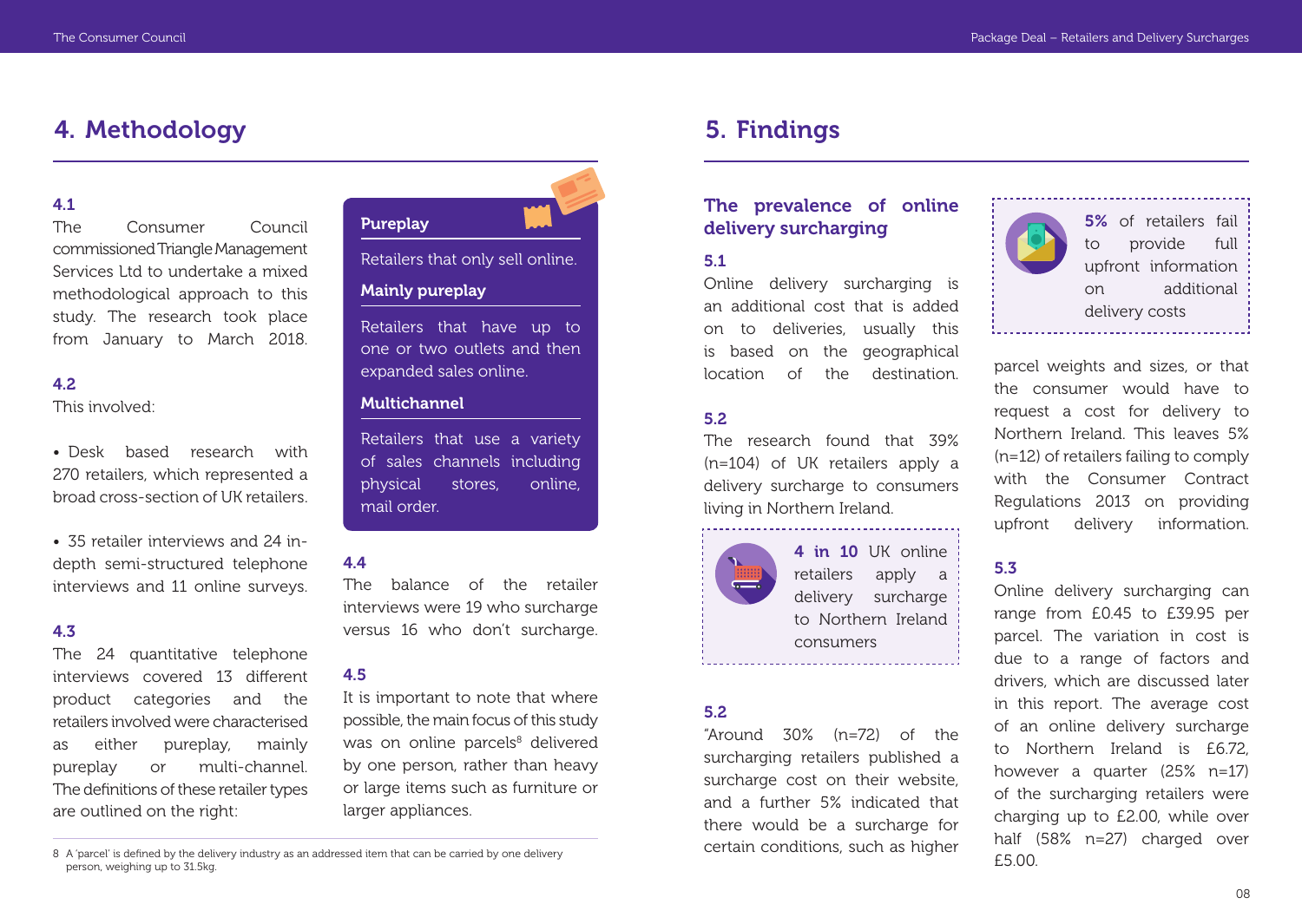Multichannel retailers, with a variety of sales channels including physical stores, were less likely to apply online delivery surcharges than pureplay (all)<sup>9</sup> retailers that have a limited physical store presence. The research shows that

Drivers for online delivery surcharges

Type of retailer

5.7

# Figure 01 Published surcharge by cost band

Base: 69 retailers





# 5.5

Just under half (48% n=116) of all the retailers surveyed offered free delivery for a minimum spend amount. The majority (72% n=83) of these made the same or similar offers to Northern Ireland consumers. However under a third of retailers (29% n=33) did not extend the same offer to Northern Ireland consumers and in some cases (7% n=8) twice the amount of minimum spend was required.

- 2% Up to £2
- 17%  $f2.00 f4.99$
- $23\%$   $f5.00 f7.99$
- $20\%$   $f8.00 f11.99$
- 9%  $f12.00 f14.99$
- 6% Over £15.00

Almost one in three retailers who offer free delivery to UK mainland, did not extend the same offer to Northern Ireland consumers.

#### 5.6

Almost two thirds (65%= 13) of surcharging retailers interviewed, said that they receive complaints from Northern Ireland consumers expressing their frustration at this issue. Dissatisfied consumers can lead to extra costs through staff time dealing with these complaints, potential reputational brand damage and ultimately loss of business.

"We get 1 or 2 emails a week and I always explain that our extra surcharge reflects the additional charge the courier charges us to deliver to Northern Ireland. We would have to increase the price of our goods if we wanted to offer free delivery across the whole of the UK… Even if the customer was spending over £100 or £150 I would never waive the delivery charge, it is the same for everyone."

(Mainly Pureplay, Apparel/ Footwear, surcharger)

#### Figure 02

# 70% of multichannel retailers do not apply a surcharge compared with 54% of pureplay retailers.

| <b>Retailer Category</b>                                       | Don't surcharge | Do surcharge   | Share of<br>total sample |
|----------------------------------------------------------------|-----------------|----------------|--------------------------|
| <b>Pureplay (all)</b>                                          | $55\%$ (n= 91)  | $45\%$ (n= 75) | $62\%$ (n= 166)          |
| Pureplay (all) retailers<br>who use marketplaces <sup>10</sup> | 73% (n= 49)     | $27\%$ (n= 18) | $25\%$ (n= 67)           |
| <b>Multichannel</b>                                            | $71\%$ (n= 72)  | $29\%$ (n= 29) | $38\%$ (n= 101)          |
| Multi-channel retailers<br>who use marketplaces                | $57\%$ (n= 4)   | $43\%$ (n= 3)  | $3\%$ (n= 7)             |
| <b>Weighted total (n=269)</b>                                  | $61\%$ (n= 163) | 39% (n=104)    | $100\%$ (n= 267)         |

9 Pureplay (all) category includes pureplay (online only) and mainly pureplay (mainly online with some physical stores).

10 Some retailers use both their own distribution networks as well marketplace platforms.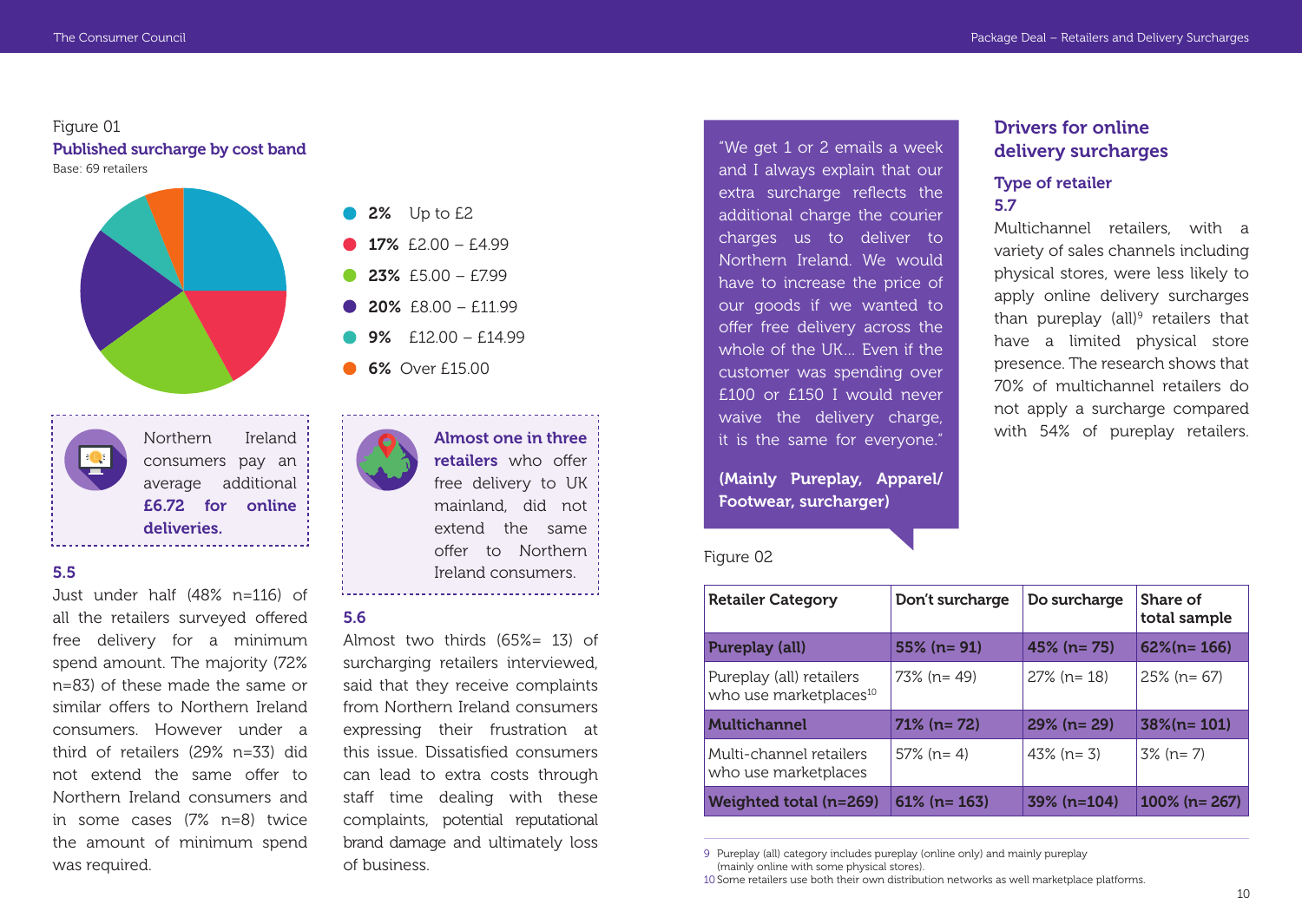The marketplace plays a pivotal role in the consumer journey, with 51% of consumers starting their online shopping journey on Amazon and 11% starting on eBay<sup>11</sup>. The use of online marketplaces has a bearing on the application of online delivery surcharges. The findings show that retailers who have limited store presence and use marketplaces, tend to display a propensity not to apply online delivery surcharges. Namely, 45% (n =75) of all pureplay retailers apply a surcharge but this decreases to 27% (n=18) with retailers who use marketplace platforms. However, conversely the opposite is true for multi-channel retailers who use marketplaces, with 14% (n=26) more charging an online delivery surcharge.

#### Size of retailer

#### 5.9

Larger retailers have greater control over whether to apply a delivery surcharge. Either they have enough bargaining power (i.e. high parcel volumes) to

negotiate a UK-wide flat rate with their carrier(s) or they can afford to absorb any surcharges. In contrast, it can be more difficult for small and medium retailers, who do not have the same high parcel volumes to negotiate favourable flat UK-wide rates with parcel operators.

"We didn't really negotiate a contract…they [the carrier] originally tried to charge us a very high price and they said the only way we could reduce the cost was by sending more items. I explained that it didn't really work like that! So, I told them I wasn't interested."

(Pureplay, Hobbies, surcharger)

## 5.10

As well as limited bargaining power, small and medium retailers can often have limited time resources, or do not outsource the parcel fulfilment service. This can mean they prefer the simplicity of dealing

with one or a limited number of parcel operators. Whereas, larger retailers stressed that each carrier has different strengths and so they tend to use more than one to meet their needs.

"But it also depends on the item we are shipping. We use different carriers depending on the items we ship, so for example, we use  $[*]$  for our express items,  $[ * ]$  for our heavy items,  $[ * ]$  and  $[ * ]$  for items up to 30kg."

(Multichannel Retailer, Apparel/Footwear, surcharger)

## Parcel operators 5.11

Online retailers are under time and financial constraints. The survival of their online business can often depend on the ability of parcel operators to deliver on time, at low costs and in a fashion that is convenient for consumers. Despite the requirement for low cost delivery, 95% (n=33) of the retailers interviewed claimed that their reasons for surcharging is because they are simply reflecting what the parcel operator has charged them, with some retailers claiming they even lose money on delivery.

"We just pass on what the courier charges us, I'm not going to pay £25 delivery charge if the customer is spending £5 on an item. Just delivery to be honest, we usually lose money on shipping."

(Pureplay only retailer, surcharger)

"Sometimes we even charge the customer less than the courier charges us"

(Pureplay retailer, surcharger)

<sup>11</sup> The Future Shopper 2018 and beyond – Wunderman Commerce (Salmon Insights).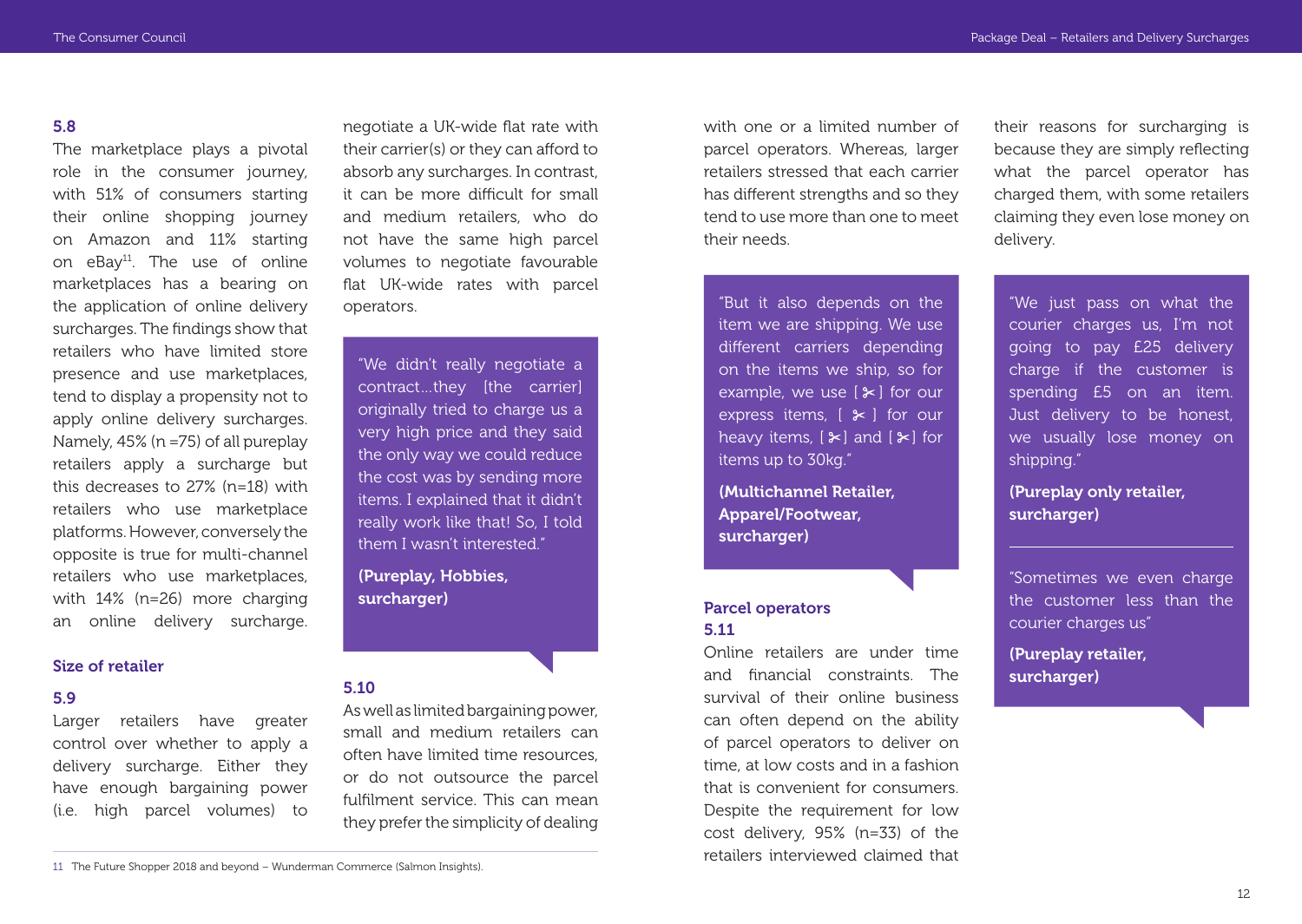Not all retailers publish the operator they use to deliver their orders. We also know that retailers tend to use more than one parcel operator. Retailers interviewed reported that they use an average of 2.3 different parcel operators.

"Price is probably our main concern …. we tend to use a mixture of carriers."

(Multi-channel retailer, non-surcharger)

## Figure 03

Average parcel operator used by retailers for Northern Ireland consumers Base: 160 retailers



#### 5.13

Therefore for the purposes of this study it was difficult to identify those parcel operators that most frequently apply additional costs when delivering to Northern Ireland. However, from the information available, our research has found that Royal Mail is one of the most popular operators for delivering to Northern Ireland. This would go some way to explain how 61% of retailers do not apply a parcel surcharge. We believe this may be due to the uniform flat- rate delivery across the UK, therefore retailers can avoid applying online delivery surcharges.

#### 5.14

Easy switching between providers helps drive a competitive market and keeps prices low in the parcel market. Over half of the retailers interviewed (59% n=21) indicated that they did not perceive any obstacles to switching parcel operators. However, some retailers expressed resistance to switching due to a number of factors. These included IT integration issues, which were the main barrier, particularly as in-house software systems can be inflexible.

"It would cost us thousands. Because we would have to change our despatch set up, computer systems, where all our warehouse orders are stored and collected. We have had issues in the past, with items being in the wrong part of the warehouse and being collected by the wrong courier and then turning up a week later. Yes, it's a complicated process."

(Multi-channel retailer – surcharger)



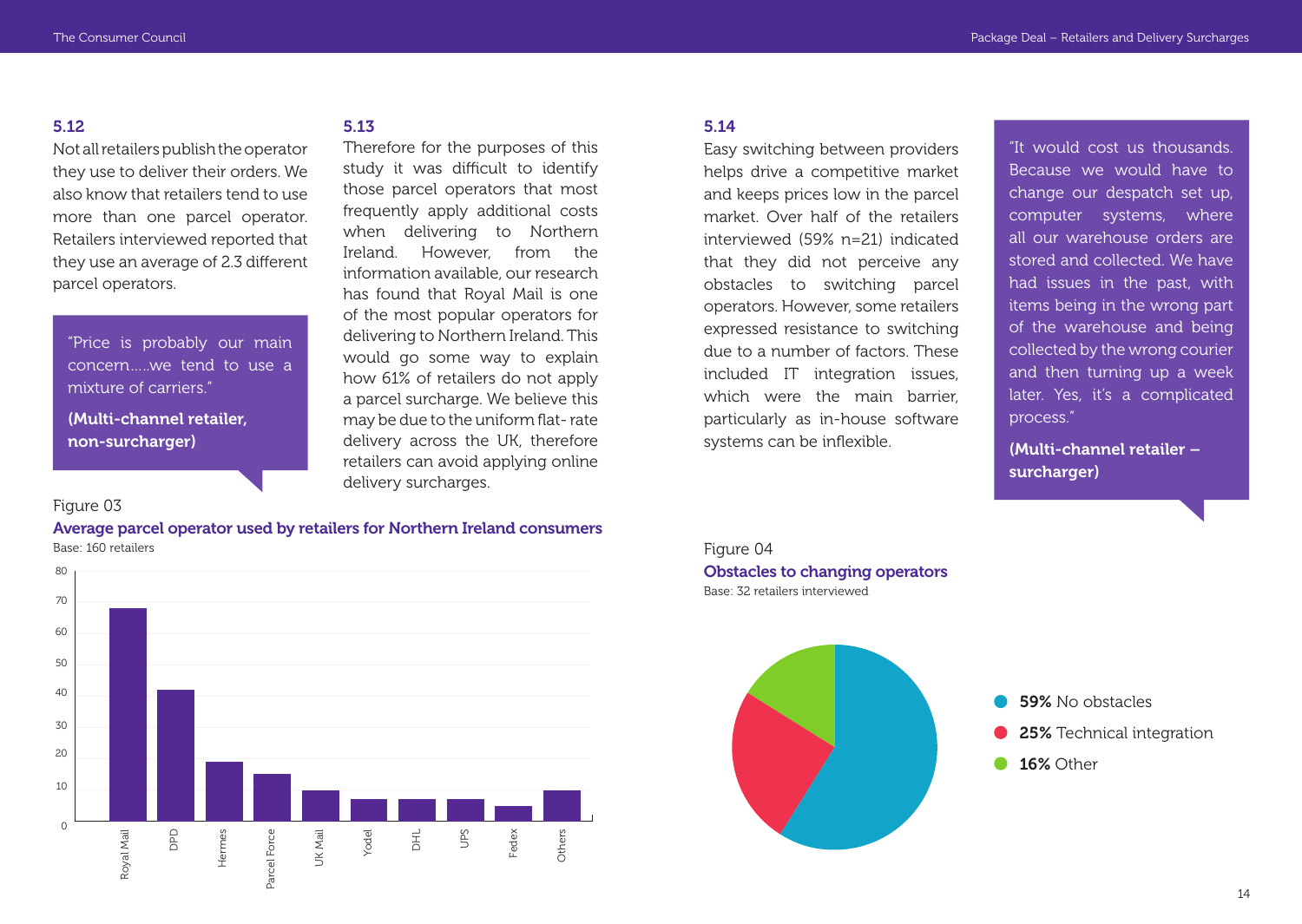Other areas of internal resistance stemmed from retailers perceiving they had good contract and working relationships with their current operators, which they did not want to change.

# Product category or size 5.16

One of the key drivers for cost in the delivery and logistics market is the size and weight of the package or parcel. This determines the

number of personnel, cost and method of transportation required. Therefore, product types can play an important role in the likelihood of delivery surcharges being applied. The chart below shows the percentage of retailers within each product category that were found to apply delivery surcharges. The top eight product categories in the chart includes some large items, whereas the goods in the lower half of the chart are largely low weight.

# Handling Charges 5.17

Whilst online delivery surcharging can be seen by the consumer as a solely transport/postage costs, in reality, many retailers include the cost of handling the items and preparing for posting in the cost of delivery. However, the majority of respondents (56% n=20) said that they only included transport costs in 'Post & Packaging'. Over a third (35% n=12) said delivery charges included some element of packaging and handling, whilst it varied by type of product for 9% (n=3) of retailers.

# Lack of control over delivery costs 5.18

An additional driver for surcharging included the use of third party delivery fulfilment services or items shipped directly from suppliers leading to retailers having less control of their delivery costs.

#### Figure 05

Online retailer surcharging by product category Base: 267 retailers



Figure 06 Retailer Delivery Price Composition Base: 35 retailers interviewed

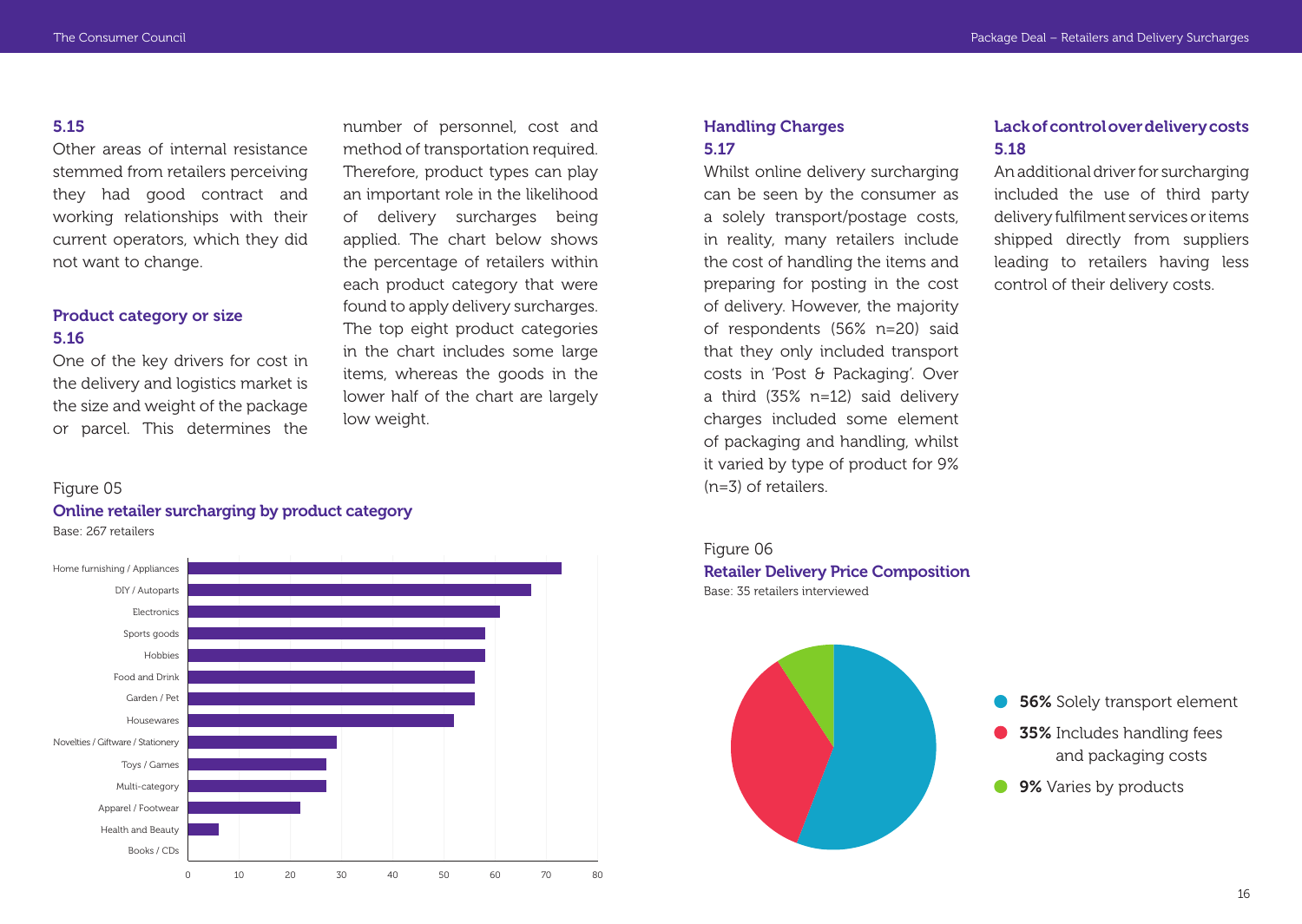# Why retailers do not surcharge

#### 5.19

Despite the surcharge drivers for online delivery, the majority (61% n=163) of retailers do not apply additional costs for Northern Ireland consumers. Our research identified why and how retailers do not apply online parcel surcharges.

### Delivery rates 5.20

As explained under item 4.4, retailers that generate high parcel volumes are able to negotiate a UK wide rate with their delivery partner. This uniform rate provides simplicity for consumers and does not differentiate against consumers living in peripheral regions of the UK.

#### 5.21

Similarly, retailers seek out and use operators, such as Royal Mail, that apply a uniform tariff across the UK. With 61% (n=163) of retailers not applying a surcharge this would go some way to explain the high preference for Royal Mail for Northern Ireland deliveries.

"Most carriers support flat rates too, volumes are so minimal that costs are negligible. I also believe that it is important to make delivery as simple and straightforward for the consumer if you want them to complete the order."

# (Multichannel, Apparel/ Footwear, non-surcharger)

# Marketing decision 5.22

High delivery costs, or unclear delivery costs, tend to be the largest reason why a consumer abandons their online shopping cart<sup>12</sup>. Therefore to provide free delivery or delivery promotions is a sure way to stay competitive in the online market place. Where retailers have not negotiated favourable delivery rates across the UK, some may choose to absorb the extra cost and offer standard or free delivery as a marketing promotion.

"We don't surcharge, our courier company does, but we have decided to take the hit and not pass it on to our customers."

[Pureplay Gardens/pets, non-surcharger]

"We waive the delivery charge if the customer spends over £100."

[Pureplay hobbies, nonsurcharger]

## Collection alternatives

## 5.23

Many retailers are using click and collect and parcel shops, as a way of reducing costs. Almost a third (31% =11) of retailers interviewed offer collection from their own or (25% =9) third party stores. Multichannel retailers, particularly those with a store presence nationwide are ideally located to

offer an alternative for consumers to delivery surcharges through a click and collect option.

#### 5.24

For some retailers however, a click and collect service could cost multi-channel retailers more than four times more than in-store purchases, but this is cheaper than home delivery which can be anywhere between five and 23 times more expensive than in-store purchases<sup>13</sup>. Therefore, to adapt to a changing retail environment, retailers must position their online delivery or collection services to meet the needs of consumers.

<sup>12</sup> https://www.imrg.org/blog/what-customers-want-behaviour-shopping-cart/

<sup>13</sup> https://postandparcel.info/71804/news/uk-online-delivery-and-click-and-collect-to-double-by-2025 claims-new-report/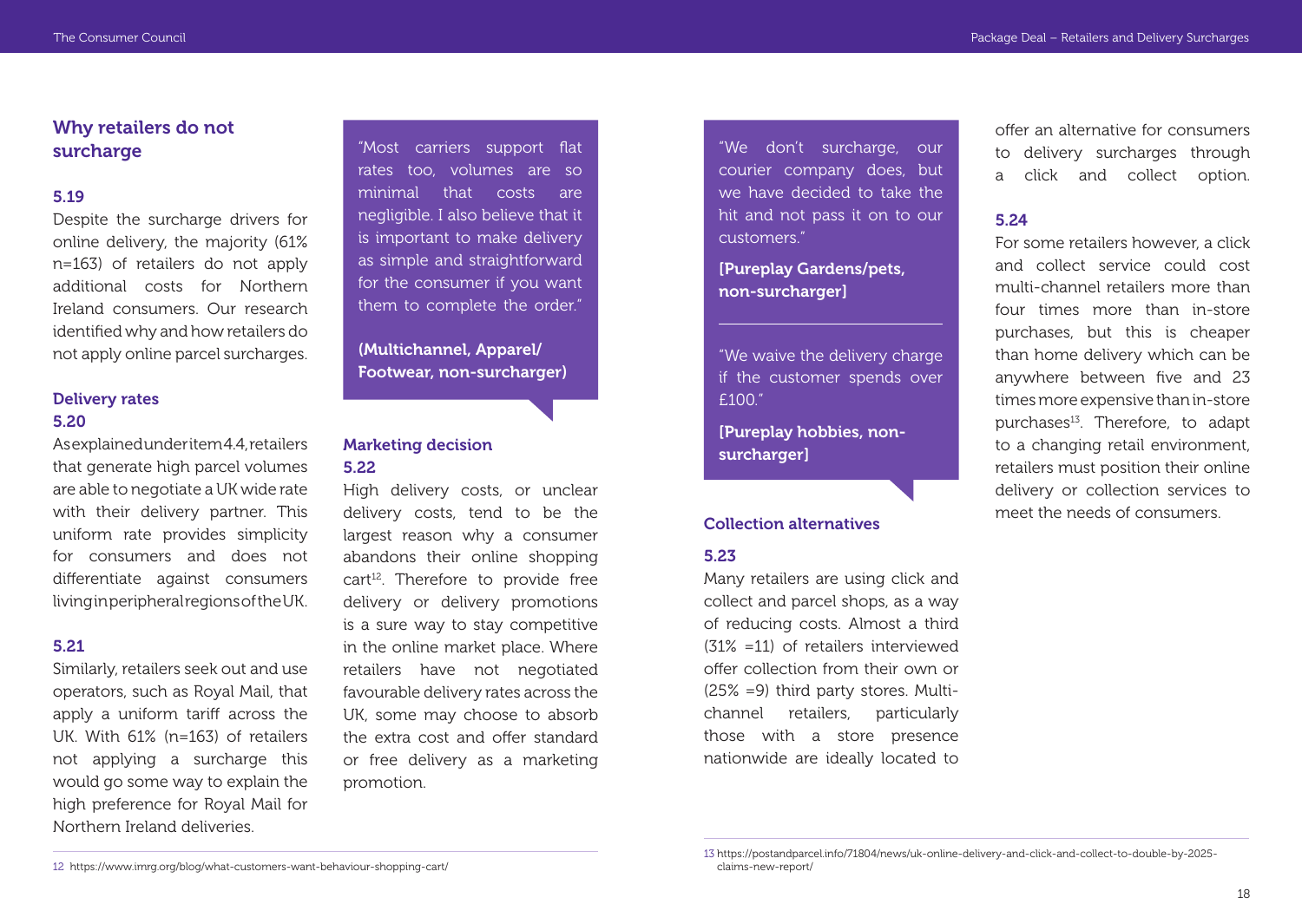Parcel shops are a growing area in Northern Ireland. Just under half (40% n=14) of retailers interviewed are willing to use/explore the use of parcel shops. The use of parcel shops reduces the cost of delivery for consumers to between free to use to £5.00. There are over 900 parcel shops in Northern Ireland. The chart below illustrates the availability of the various networks operating in Northern Ireland.

# Figure 714

Breakdown of parcel shops in Northern Ireland Base: 929 parcel shops



- 46% Post Office Limited
- 22% Collect Plus
- 11% DPD Pickup
- 11% Hubbox
- 4% UPS Access Points
- 4% myHermes Parcelshop
- 2% Other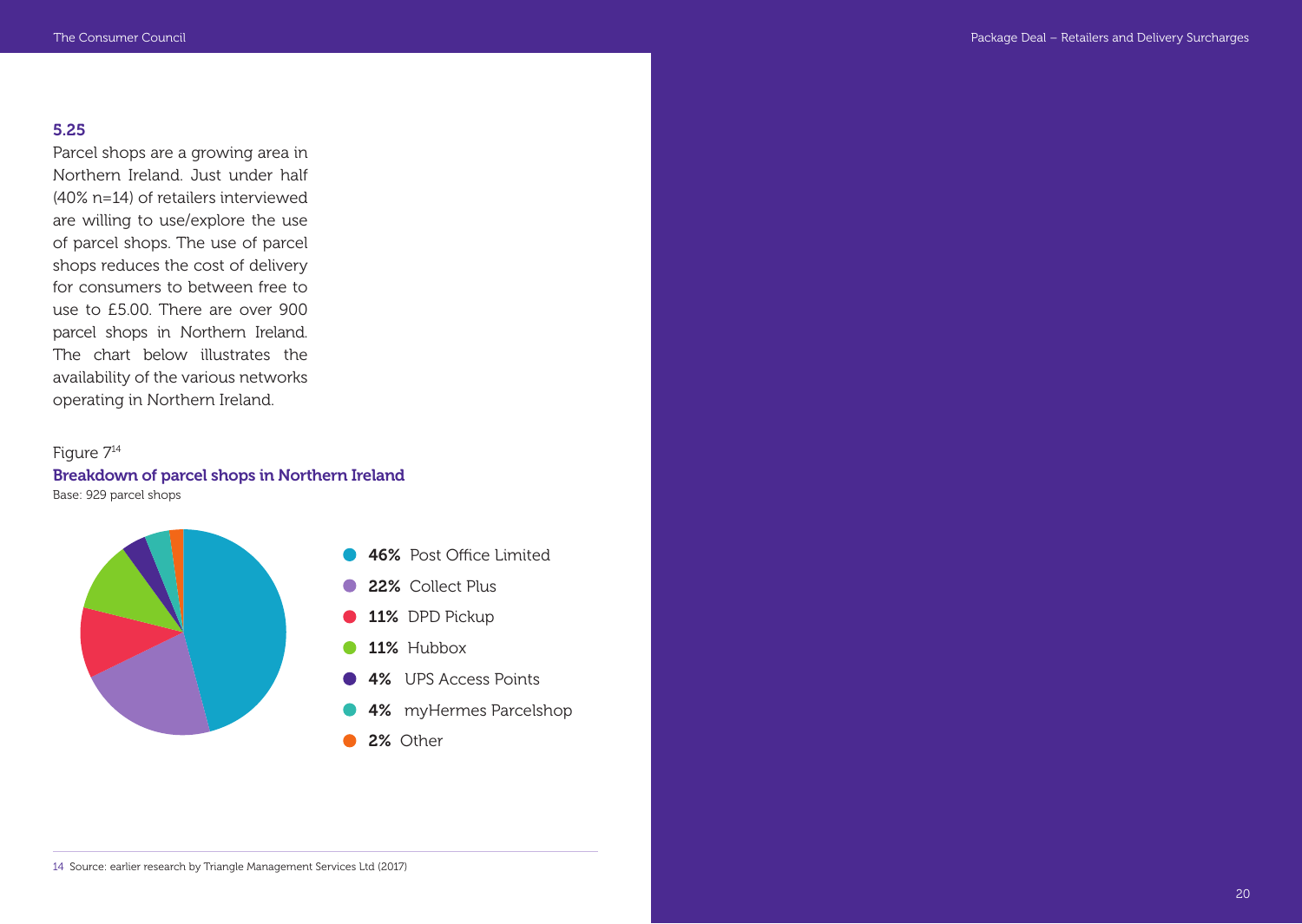# 6. Conclusion

#### 6.1

Online parcel delivery surcharging remains an issue for consumers in Northern Ireland, the Highlands and Islands of Scotland and other remote areas of the UK. The work of the CPP organisations has started to make strides to improve the transparency and accuracy of delivery cost information on retailers' websites. However, unpicking and progressing the issue of the level and fairness of surcharges applied for delivery has proved challenging.

## 6.2

The findings of this report will go some way to present the final piece of the picture on the issue of parcel delivery surcharging in the tripartite relationship between consumers, delivery operators and retailers. By looking into the reasons why retailers choose to surcharge or not to surcharge we can identify and work with industry on solutions for all parties.

#### 6.3

The research shows that six in 10

retailers choose to find ways around online parcel surcharging to ensure they do not lose the important business from outlying areas of the UK. The Consumer Council believes that greater transparency around tariffs and reduction in barriers to switching are central to increase the level of non-surcharging retailers.

## 6.4

Further, the opportunities for online retailers to extend their business offering and grow their businesses to all areas of the UK must be promoted as it paves the way for greater domestic ecommerce growth. Indeed, Northern Ireland presents good potential within the e-commerce marketplace. Gross disposable household income is growing faster than the rest of the UK15 and home internet access is similar to UK average at 83%<sup>16</sup>. The region has 2.9% of the UK total population size  $(1.86 \text{ million})^{17}$ , but population growth is the second highest after England and projected to grow by 10% in the 2012-2037 period<sup>18</sup>.

# 7. Recommendations

#### 7.1

It is clear from our study that to improve upon the level and fairness of online delivery surcharging, there must be a co-operative approach between all sectors, public and private. It should include the consumer, parcel and retail industry, the UK Government and the devolved administrations. This approach must focus on removing or lessening the obstacles to a fair UK delivery market, and promotion of the opportunities that exist for online retailers and parcel operators to grow their business in outlying areas of the UK.

## 7.2

Industry Initiative: The Consumer Council will work with partners including Citizens Advice Scotland's Consumer Futures Unit, The Competition and Markets Authority and CPP organisations to establish an industry initiative to encourage retailers and parcel operators to come together and explore solutions to improve the level and fairness of online delivery surcharges.

# 7.3

Understanding parcel operators' cost structures: The CPP Task Team19 should continue to work with Ofcom to better understand the costing structures parcel operators use across the UK, including areas that are most rural.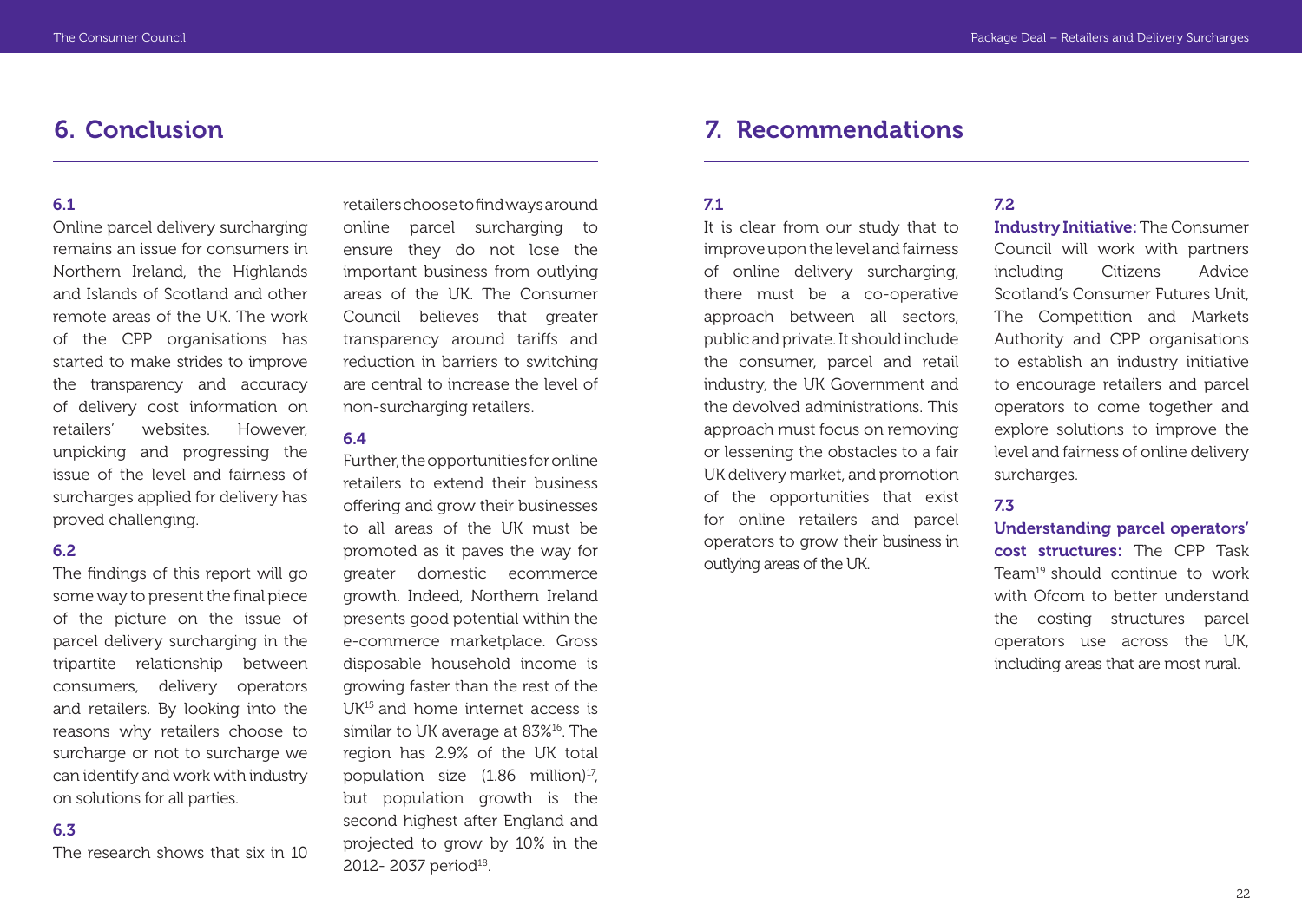Local Solutions: The Consumer Council will work with the Northern Ireland Executive to explore if any local solutions can be introduced, which may help minimise parcel surcharging costs for last mile deliveries in Northern Ireland and promote greater e-commerce growth.

- 15 https://www.nisra.gov.uk/statistics/economic-output-statistics/gross-disposable-household-income
- 16 https://www.ofcom.org.uk/\_\_data/assets/pdf\_file/0022/104926/northern-ireland-telecoms-networks.pdf
- 17 https://www.ons.gov.uk/peoplepopulationandcommunity/populationandmigration/populationestimates/ bulletins/annualmidyearpopulationestimates/mid2017#growth-varies-less-across-the-uk-london-nolonger-growing-fastest
- 18 https://www.ons.gov.uk/peoplepopulationandcommunity/populationandmigration/ populationprojections/bulletins/nationalpopulationprojections/2016basedstatisticalbulletin
- 19 The Task Team consists of representatives from The Consumer Council for Northern Ireland, Citizens Advice Scotland Consumer Futures Unit and The Competition and Markets Authority.